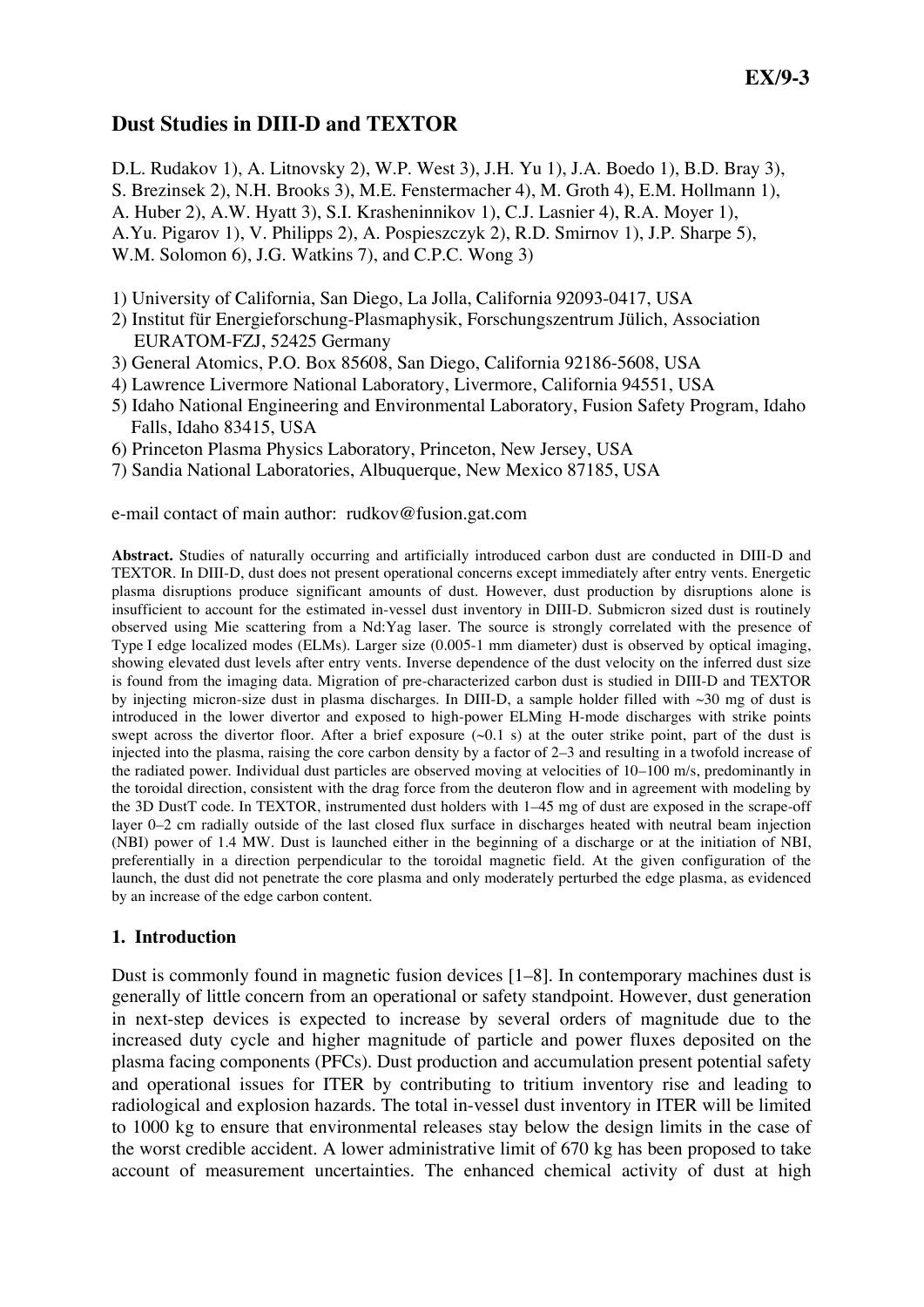temperatures is more restrictive, since in the case of an in-vessel coolant leak hot Be and C dust can react with steam/water causing hydrogen generation and (in the case of simultaneous air ingress) explosion hazard. Thus a limit of 11 kg for Be and 15 kg for C dust on hot surfaces is being considered. More projections of dust production and accumulation rates based on experience from existing tokamaks and disruption simulators are needed. In addition, dust penetration of the core plasma can cause undesirably high impurity concentration and degrade performance. Thus, studies of the dust transport and dynamics are also quite important. Here we report studies of naturally occurring and artificially introduced dust in DIII-D and TEXTOR.

#### **2. Studies of Naturally Occurring Dust in DIII-D**

Dust particulates found in tokamaks range in size between  $\sim$ 10 nm and a few hundred  $\mu$ m [1,3–8]. Chemical composition of dust is determined mainly by the PFC materials; hence, in tokamaks with carbon-based PFCs, such as DIII-D and TEXTOR, dust is mostly carbon, though it may contain plasma fuel elements and impurities. Dust production mechanisms include flaking of redeposited layers, brittle destruction of graphite, arcing, agglomeration from supersaturated vapor, and growth from hydrocarbon molecules [6]. Additionally, disruptions, edge localized modes (ELMs) and other transient events result in increased dust production.

Dust collection has been performed in DIII-D during entry vents [3]. The median diameters of the collected dust samples ranged between 0.46 and 1.0 μm. The total in-vessel dust inventory was estimated to be between 33–120 g [3].

During plasma operations on DIII-D, dust is present in the scrape-off layer (SOL) and edge plasma, but it does not appear to present any problem. Evidence of the dust presence comes from a few diagnostics, including Mie scattering from ND:YAG lasers, visible imaging and survey spectroscopy. A Thomson scattering system based on 8 Nd:YAG lasers is used primarily for the measurements of the electron density and temperature profiles. Each laser produces pulses of about 10 ns duration at a 20 Hz repetition rate with a total energy per pulse of 0.5 J. The vertical core system has four collinear lasers, while the divertor system has a single laser. The laser beam has a center region of high intensity (above  $10^{12}$  Wm<sup>-2</sup>) 3 mm in diameter, surrounded by a halo region with about 5% of the center intensity that extends out to a diameter of 5 mm [9]. Light scattered from multiple positions along the laser path inside the plasma is collected by an optical system located outside the vacuum vessel and directed to polychromators, each with 6 detectors at different wavelengths. Viewing volumes are typically 1 cm in height and 5 mm in diameter. Non-shifted detector channels at the laser wavelength of 1064 nm allow for detection of light scattered by the dust particles. Signals from large particles cause saturation of the non-shifted channels, but some of them can be resolved by detectors with narrow band filters centered at 1062 nm which have an extinction factor  $\sim 10^{-2}$  at the laser wavelength. More detail on dust detection by the Thomson scattering system is available in Ref. [9].

Because of the short laser pulse duration and small viewing volume, dust observation rates are low, only a few events per discharge or less. Nevertheless, statistical analysis of the data provides an estimate of the total dust content in the edge and SOL plasmas, and allows establishing trends in dust production rates. Dust size can be estimated from the amplitude of the scattered signal detected. An analysis using a Mie scattering model and taking particle ablation by the laser into account has put the detectable particle size within the range of 0.16–1.6 μm in diameter [10]. Probability distribution functions (PDFs) of the radii of experimentally detected dust particles are shown in Fig. 1(a). The PDFs were constructed from a fit to the scattering signal distribution obtained over 710 discharges comprising 1580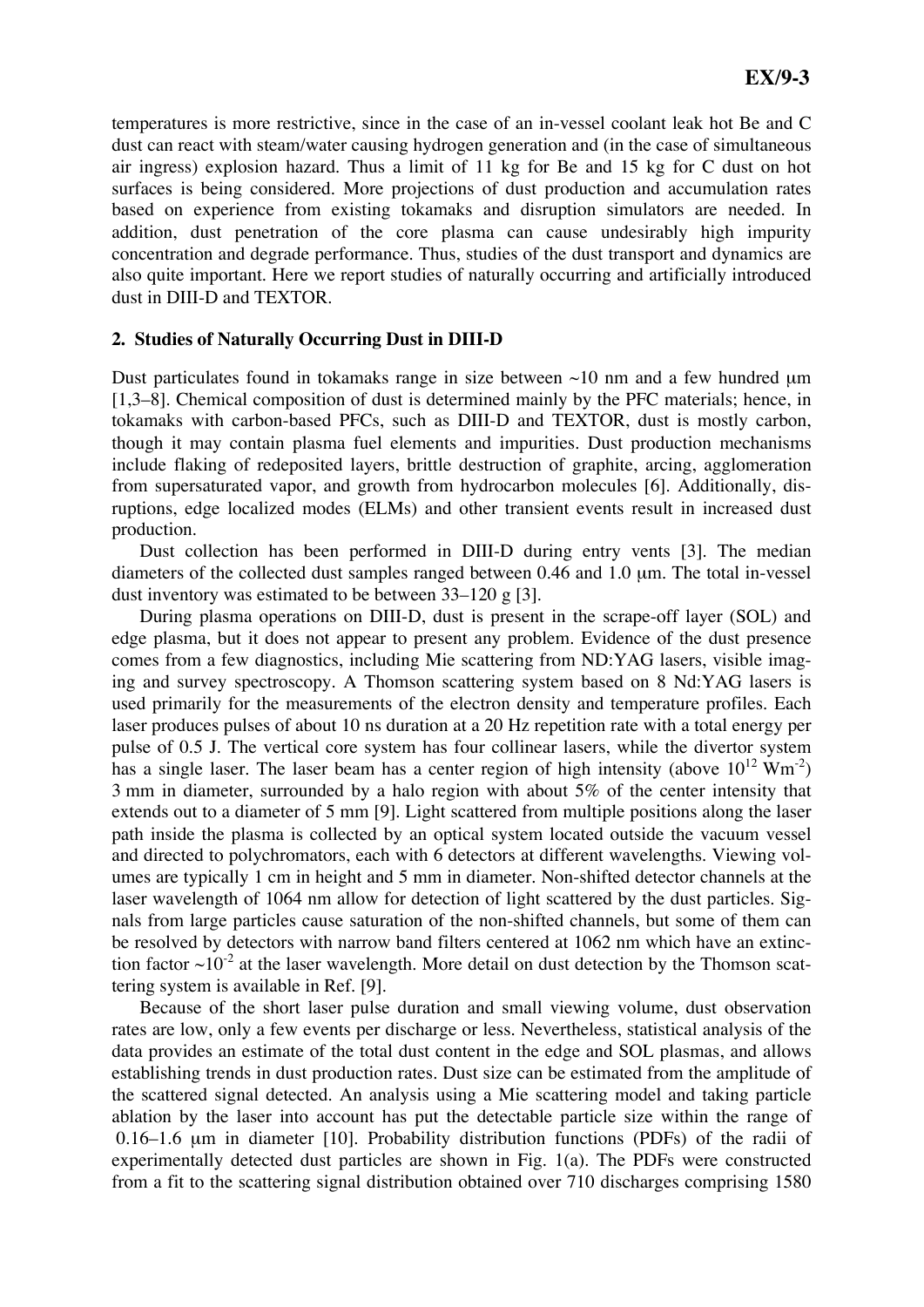dust events [9] assuming graphite particles with complex index of refraction *m* = 3.33-i2.07 [10]. The dashed line is obtained assuming the detected particles were in the center region of the beam, and the solid line is obtained assuming the particles were in the halo region. For smaller particles  $(R < 0.2 \mu m)$ , the slope of the PDF is close to  $R^{-3}$ , while for larger particles it is smaller. Therefore, the contribution of large particles to the total dust mass is larger than that of small ones despite the much larger number density of small particles. Figure 1(b) shows measured dust density profiles in low confinement (L-) and high confinement (H-) modes. The dust density is near the detection limit at the last closed flux surface (LCFS) and increases with distance into the SOL. It is higher in H-mode that has higher heating power and ELMs causing more intense plasma-wall interaction. Correlation of increased dust production with the presence of large ELMs has been established [11,12]. Dust density increases with increasing ELM amplitude compared to discharges with similar stored energy and more frequent smaller ELMs [12]. However, even at the highest dust densities measured and with the dust size determined using Mie model, estimated total carbon content of the dust is less than a few percent of the plasma carbon impurity content. Based on this result, we conclude that submicron dust is not a major impurity source in DIII-D.



FIG. 1. Dust size distribution (a) and radial density profile (b) measured by Mie scattering.

Larger dust particles are detected by optical imaging with cameras. A number of standard frame rate CMOS and CID cameras and a fast framing CMOS camera are available on DIII-D. A tangential view of the lower divertor is split between two standard rate (60 images/s) CID cameras ("tangential TVs"). Spatial resolution of both tangential TVs is about 1.5–2.0 cm. A standard rate CMOS camera ("DiMES TV") views vertically down into the lower divertor with a spatial resolution of about 1.5 mm. A fast framing (up to 26000 images/s) CMOS camera (Phantom 7.1) [13] has a tangential view of the outboard chamber wall with a spatial resolution of about 5 mm. Since the fast camera has an inherently higher contrast ratio for moving incandescent objects than the standard rate cameras, it can resolve smaller particles, so the dust observation rate using the fast camera is much higher than that of the standard cameras.

During "normal operations", i.e., when the vacuum vessel walls are well conditioned and there are no major disruptions, standard cameras register only isolated dust events in their field of view (typically single digit numbers per discharge or less) while the fast camera typically observes between 10–100 events per discharge. Individual particles move at velocities of up to ~500 m/s. Breakup of larger particles into pieces is sometimes observed. A sequence of frames in Fig. 2 shows a comparatively large and slow (probably tens of microns in size and  $\sim$ 10 m/s in velocity) dust particle marked by an arrow in (a) that first becomes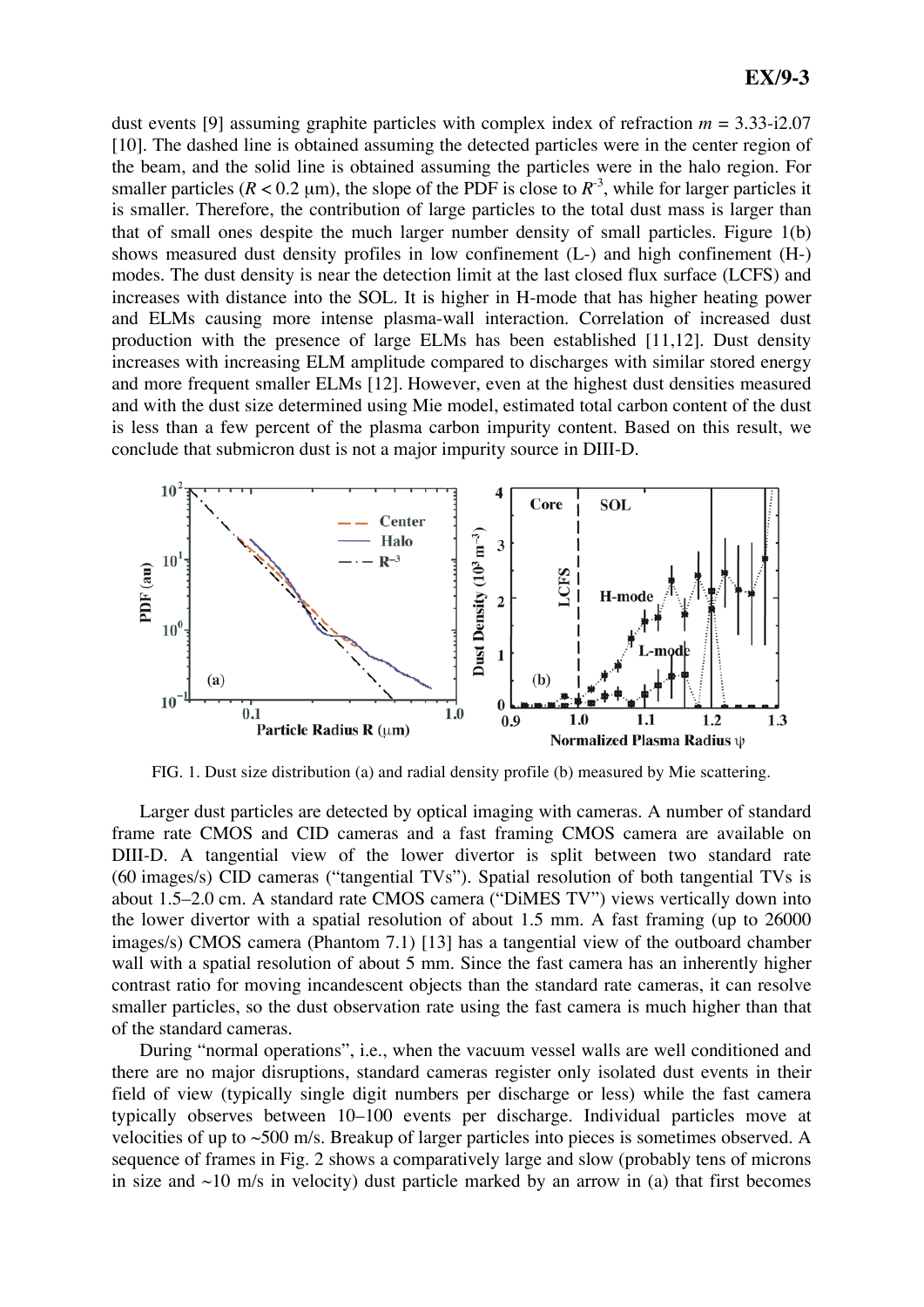visible in the outboard SOL. Though reconstruction of the exact trajectory from a 2D image is impossible, it appears that the particle first moves towards the LCFS (b), then slows down (c), changes direction (d), and finally breaks into three smaller particles (e–h). These data were taken by the fast camera without a filter, at 2000 frames/s. The total time between frames (a) and (h) is  $~60$  ms, and time between individual frames varies between 8–10 ms.



FIG. 2. Time history of a dust particle observed by the fast camera in the outboard DIII-D SOL.

Disruptions often generate significant amounts of dust which is directly observed by the fast-framing camera. A raw image of dust produced by a disruption with an upward-going vertical displacement event (VDE) is shown in Fig. 3(a). Figure 3(b) shows dust trajectories traced for  $\sim$ 8 ms after a similar disruption. The median velocity of these particles is 100 m/s, and particles with velocities as high as 280 m/s are observed. A disruption produces up to  $\sim$ 1000 dust particles within the camera view, corresponding to  $\sim$ 10000 particles for the whole vessel. This corresponds to between 0.01–1 mg of carbon, depending on the dust size which is hard to determine from the camera data. Taking the upper bound estimate, disruptions in DIII-D may produce up to  $\sim$ 1 g of dust over a 15 week experimental campaign. This is two orders of magnitude below the estimated in-vessel dust inventory [3], so other mechanisms are likely to dominate the dust production. It is possible that a large part of the dust inventory in DIII-D is created by in-vessel activities during vents. In the first 2–3 plasma discharges after an entry vent, standard rate cameras detect hundreds of particles and the fast camera detects thousands of particles in each discharge. An example of dust tracks observed by DiMES TV viewing the lower divertor from above is shown in Fig. 3(c). After about 15 discharges dust is virtually gone during the stationary portion of a discharge, and appears at much reduced levels during the plasma initiation and termination phases. After a few days of plasma operations (about 70 discharges) dust levels are further reduced to the "normal operations" rates.



FIG. 3. (a) Image of dust produced by a disruption with upward VDE (fast camera, tangential view of the outboard SOL); (b) dust trajectories traced for  $\sim 8$  ms after a similar disruption; (c) dust observed after an entry vent (DiMES TV, looking down in the divertor).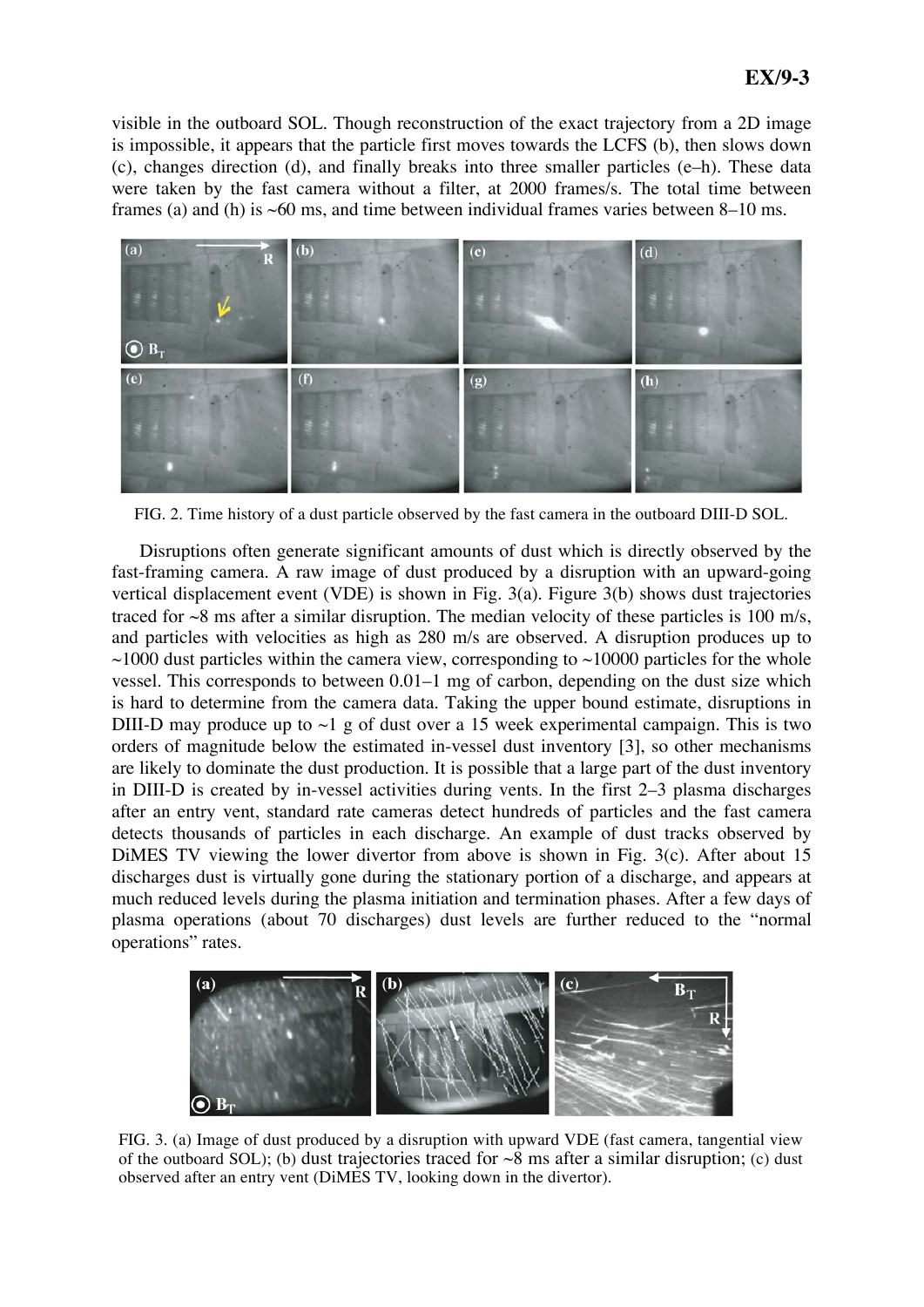In principle, if chemical composition and the local plasma parameters at the location of a dust particle are known, one can relate the intensity of thermal radiation from a particle to the particle size [7,14]. If an absolute *in situ* calibration of the camera sensitivity is available, it may be possible to determine the particle size from the intensity of a recorded image, however, in practice this task is extremely complicated. Luminosity of a dust particle is a very strong function of the local plasma density,  $n_e$ , and electron temperature,  $T_e$  [7,14]. Since gradients of  $n_e$  and  $T_e$  with typical e-folding lengths of 2–8 cm exist in the SOL [15], with a 2D view it's practically impossible to determine a particle position with sufficient accuracy for a reasonable size estimate. In addition, line radiation from the ablation cloud around a particle can contribute significantly to or even dominate the detected radiation [Fig. 2(c)]. An alternative approach for determination of a particle size from camera data involves comparison of a particle life time in the plasma with a theoretical ablation rate of a carbon sphere [14]. This method has been recently applied in DIII-D [16]. Life times of the dust particles ablated by ELM filaments propagating outwards across the outboard SOL were measured from the fast camera images. Plasma parameters inside the ELM filaments were assumed to be comparable to those at the top of H-mode edge pedestal (typically  $n_{e, \text{ned}} =$  $3x10^{13}$  cm<sup>-3</sup> and  $T_{e,ped} = 400$  eV). Most dust particles are destroyed within a single ELM, however, the largest observed particles survive up to 12 ELMs. A distribution of inferred dust size was constructed based on 2,330 particles detected by the fast camera during H-mode operation in 12 plasma discharges [16]. The inferred particle diameters were between  $\sim$ 3 mm

and  $\sim$ 1 mm. The upper end, however, may be an overestimate, since the decay of the density and temperature inside ELM filaments propagating through the SOL was neglected, so the ablation rates were probably overestimated.

Correlation of the dust velocity with the inferred dust size has been studied [16]. From the camera data it's only possible to measure a 2D velocity projection onto a plane perpendicular to the viewing direction, which is a lower limit on actual 3D velocity magnitude. Figure 4 shows the projected velocities versus the inferred particle radii. The vertical bars represent the standard deviation of velocities for particles in each radius bin. The horizontal bars show variation in the inferred radius when  $n_e$  and  $T_e$  are varied by a factor of



FIG. 4. Measured 2D dust velocity decreases with the dust size inferred from the ablation model.

2 from the pedestal values. An inverse dependence with a slope close to  $R_d^{-1/2}$  (dashed line shown for comparison in Fig. 4) has been found. This is consistent with modeling by the DustT code [17], which predicts that smaller particles experience faster acceleration by the ion drag force. The  $R_d^{-1/2}$  scaling of the dust velocity is also predicted by a simplified onedimensional uniform plasma model [17].

### **3. Experiments with Intentionally Introduced Dust in DIII-D and TEXTOR**

Injections of pre-characterized dust from a known location can be used to calibrate diagnostic measurements and benchmark modeling of dust dynamics and transport. Migration of carbon dust has been studied in DIII-D by introduction of micron-size (0.8–15 μm diameter with a median of  $\sim$ 6 μm) graphite dust in the lower divertor [18]. A series of experiments was performed. In each case, 25–40 mg of dust was placed on a graphite Divertor Material Evaluation System (DiMES) sample holder and inserted in the lower divertor flush with the tile surface. The dust was then exposed to ELMing H-mode discharges with strike points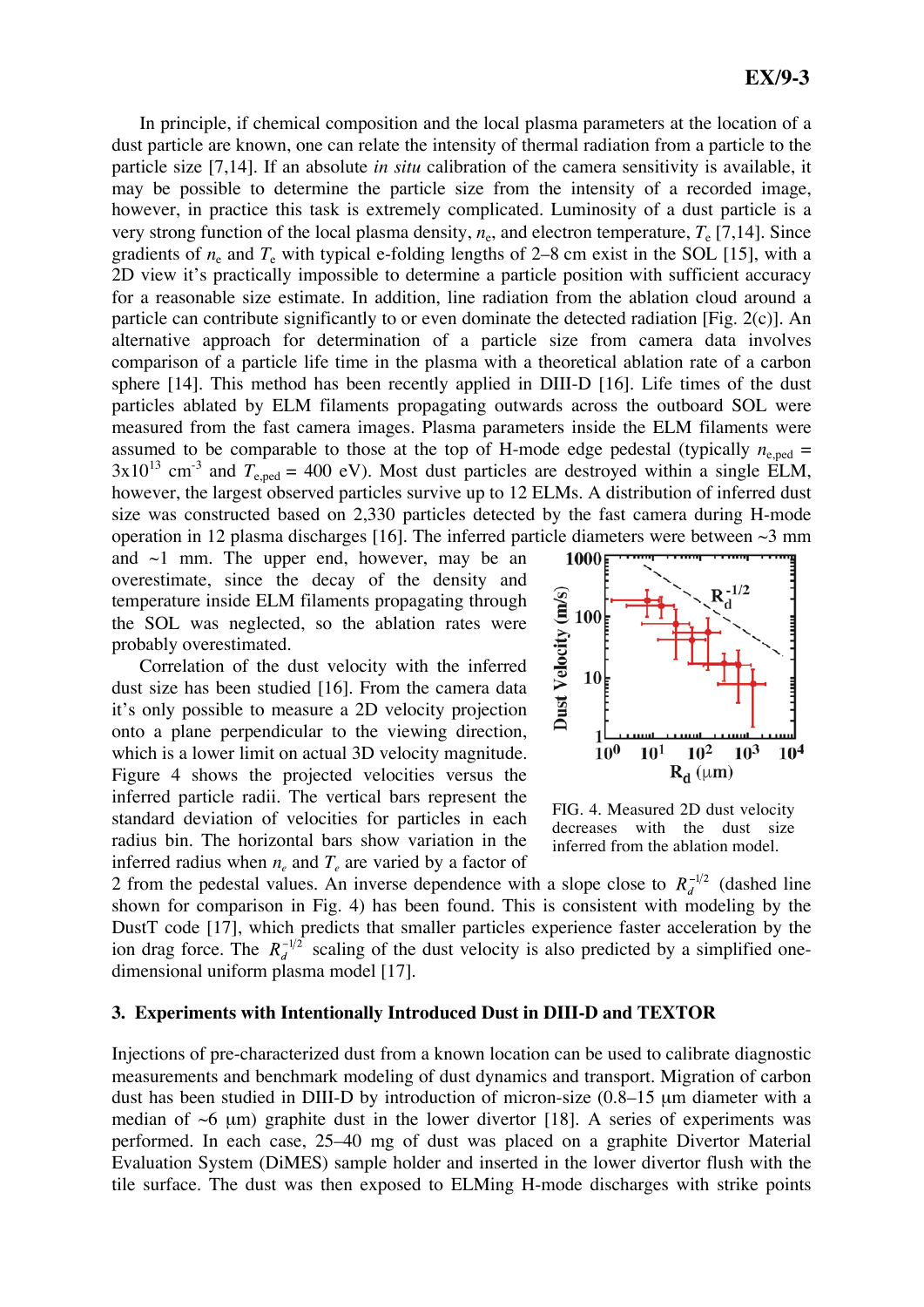swept across the divertor floor. The typical discharge parameters were: toroidal magnetic field,  $B_T = 2 - 2.1$  T, plasma current,  $I_p = 1.1 - 1.4$  MA, neutral beam injection (NBI) heating power,  $P_{NBI}$  = 4.5–8.5 MW, line-average plasma density,  $\bar{n}_e$  = 4.5 – 6.0x10<sup>19</sup> m<sup>-3</sup>. In the early part of the discharge the holder with dust was kept in the private flux region (as shown in Fig. 5(a), black separatrix), then the outer strike point (OSP) was swept radially inward over the dust. Following a brief exposure  $(\sim 0.1 \text{ s})$  at the OSP, part of the dust was injected into the plasma. A frame from the tangential divertor TV with infrared filter shows a direct view of the injection [Fig. 5(c), the DiMES location is marked by a circle]. About 1.5%– 2.0% of the total dust carbon content  $(2-3\times10^{19}$  carbon atoms, equivalent to a few million dust particles) penetrated the core plasma, raising the core carbon density by a factor of 2–3 and resulting in a twofold increase of the total radiated power [Fig. 5(b)]. Individual dust particles were observed moving at velocities of 10–100 m/s, predominantly in the toroidal direction for deuteron flow towards the outer divertor target (which in these experiments was in the direction of  $B_T$ ), consistent with the ion drag force. Observed velocities and trajectories of the dust particles are in qualitative agreement with modeling by the DustT code [7,14,17]. The fast framing camera observed large amounts of injected dust in the outboard SOL [Fig. 5(d)], thus confirming the DustT prediction that dust can migrate from the lower divertor into the main chamber [14]. An injection of diamond dust of finely calibrated size between 2 – 4 microns was recently performed. Dust from injection was observed by the fast camera, but required digital background subtraction to be resolved. Therefore, it was experimentally demonstrated that 4 micron dust is about the smallest that can be resolved by the fast camera in the existing setup at DIII-D.



FIG. 5. Dust experiments in DIII-D: (a) dust exposure geometry; (b) temporal evolution of the discharge and plasma parameters; (c) dust injection observed by the tangential divertor TV; (d) injected dust observed in the outboard SOL by the fast framing camera.

Dedicated experiments with dust have started recently in TEXTOR. Pre-characterized carbon dust similar to that used in DIII-D [18] was introduced in amounts ranging from 1 to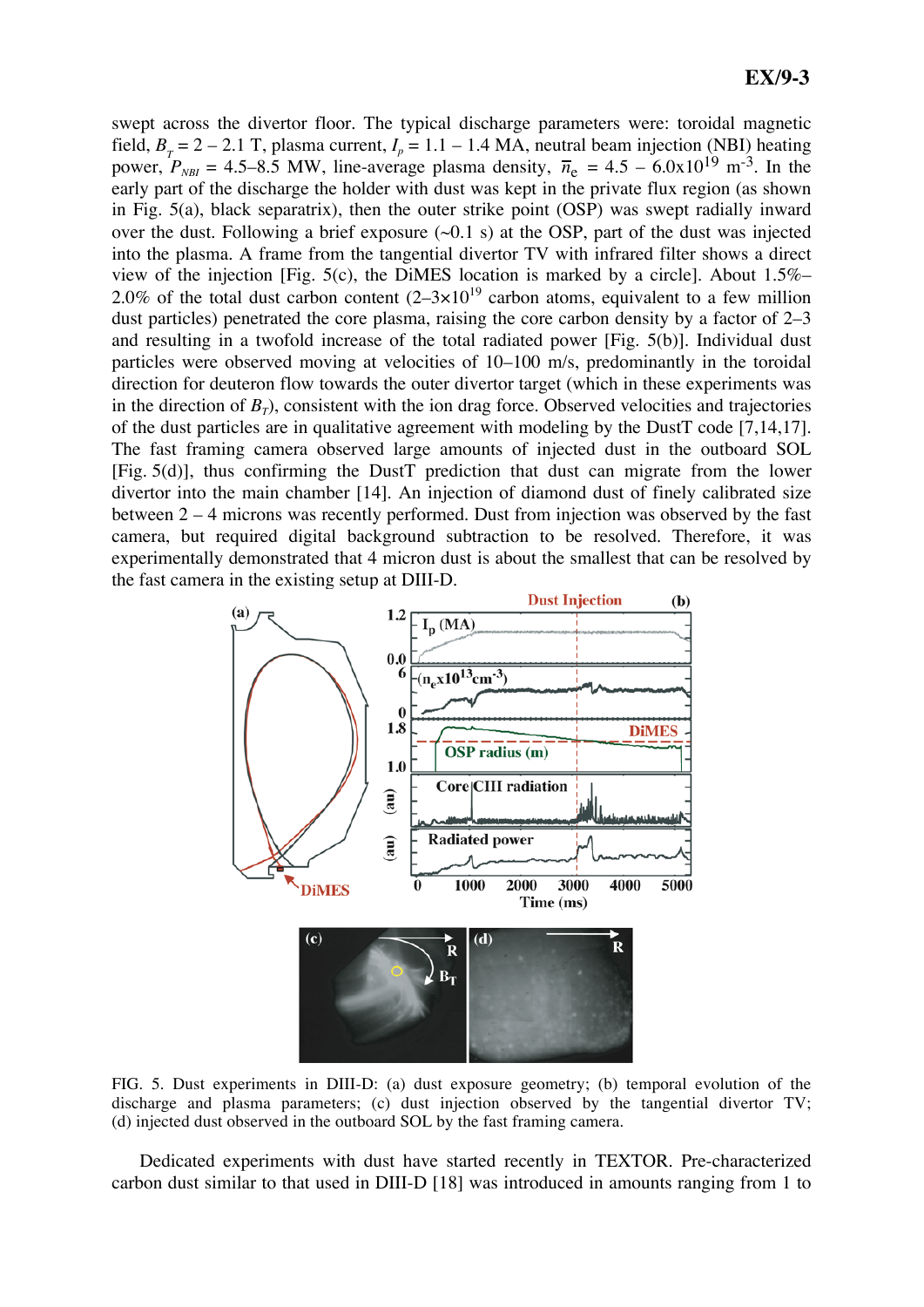45 mg on instrumented dust holders. The holders were mounted on the spherical test-limiter and exposed one by one in the SOL of TEXTOR using the Limiter Lock transport system at the bottom of the vacuum vessel. The view of the limiter with a dust holder is shown in Fig. 6(a). Three holders with different amounts of dust were exposed during repetitive NBIheated discharges with  $P_{NBI} = 1.4$  MW and  $\bar{n}_e = 2.5 \times 10^{19}$  m<sup>-3</sup>, at the radial locations from 0 to 2 cm outside of the LCFS. Local plasma parameters near the dust launch locations were  $n_{\text{e,loc}} \sim 2-2.5\times10^{18} \text{ m}^{-3}$  and  $T_{\text{e,loc}} \sim 30-35 \text{ eV}$ . During the exposure of instrumented holders the dust launch occurred either in the beginning of the discharge at  $t = 0$  s or at  $t = 1.5$  s when NBI injector was activated. Analyses of recorded video sequences from a downward-looking camera without a filter [Fig. 6(b)] evidenced the launch of dust in a direction perpendicular to the toroidal magnetic field. The motion of the dust was caused by the Lorentz force due to the thermoelectron current emitted by the hot dust particles in the same way as it was earlier observed in TEXTOR during experiments with tungsten melt layer formation [19].

An extensive set of plasma diagnostics was used to investigate the motion of the dust in TEXTOR plasmas and its impact on the core performance. The diagnostics involved the Thomson scattering system, operating both in active and in passive (without laser irradiation) modes, fast cameras and a set of edge and core spectroscopes including the high efficiency extreme ultraviolet overview spectrometer system HEXOS [20]. After exposure of the dust samples, careful analysis of the data from the core spectroscopy systems, fast cameras and Thomson scattering system did not reveal any measurable change of the core performance.

The amount of dust launched during TEXTOR discharges was estimated by weighting the dust holders with and without dust before and after the exposures. In the 4 discharges where the dust launch occurred, the total amount of dust lost from the holders was about 43 mg, which corresponds to  $\sim 2.2 \times 10^{21}$  carbon atoms. Given the fact that the detection limit of the core diagnostics is about  $10^{13}$  particles, the conclusion can be made that the dust didn't enter the core of TEXTOR.

At the same time, analyses of the data from edge spectroscopy did reveal clear signals resulting from the dust launch. A 2D image recorded by a horizontally-looking camera equipped with CIII filter is shown in Fig. 6(c). This picture was made during discharge 106265 at a time *t* = 1510 ms, i.e. immediately after the NBI start. Analysis of the edge spectroscopic data showed that the carbon concentration in edge plasmas increased from around 3% to up to about 6% during the launching events. This increase corresponds to  $\sim 10^{17}$ additional carbon atoms in the edge plasma. Therefore, less than 0.01% of the launched dust carbon content ended up in the plasma. The present understanding is that the major part of the injected dust was deposited on the adjacent PFC surfaces immediately after the launch.



FIG. 6. Dust experiment in TEXTOR: (a) spherical graphite test limiter with exchangeable holder and dust; (b) the launch of dust at the beginning of NBI phase (c) spectroscopic view of the dust launch.